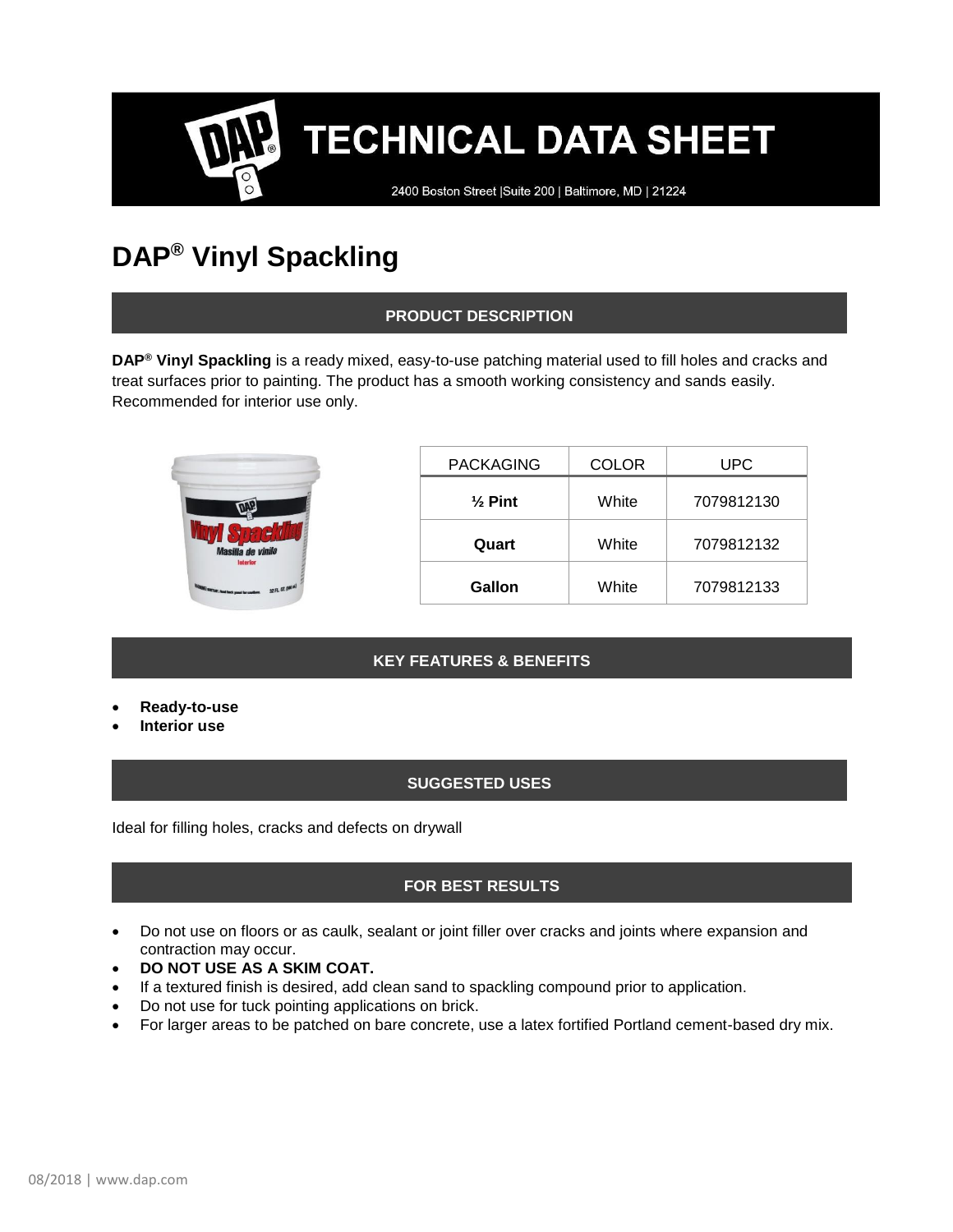### **TECHNICAL DATA SHEET**

2400 Boston Street | Suite 200 | Baltimore, MD | 21224

#### **APPLICATION**

- 1. Surface must be free of grease, oil and other foreign matter. Sweep or blow surface with compressed air to remove all mud, dirt, dust and other loose debris.
- 2. Stir thoroughly before use.
- 3. Apply with a clean putty knife.
- 4. For a smoother finish, dip putty knife in water and lightly smooth spackling.
- 5. For repairs deeper than 1/8", apply two or more layers allowing spackling to dry between applications.
- 6. May be sanded or painted in 3 to 6 hours depending on temperature, humidity and depth of fill. Wet sanding is recommended to avoid generation of dust.
- 7. Clean tools immediately with water.

#### **TYPICAL PHYSICAL & CHEMICAL PROPERTIES**

| Consistency                    | Paste                                                                             |  |
|--------------------------------|-----------------------------------------------------------------------------------|--|
| Vehicle                        | Latex                                                                             |  |
| Volatile                       | Water                                                                             |  |
| Filler                         | <b>Inert Filler</b>                                                               |  |
| Odor                           | Very Mild                                                                         |  |
| Weight/Gallon                  | $15.5 \pm .2$ Pounds                                                              |  |
| Solids                         | 76% by weight                                                                     |  |
| <b>Application Temperature</b> | Temperatures 50°F minimum                                                         |  |
| Service Temperature            | $0^{\circ}$ F to 150 $^{\circ}$ F                                                 |  |
| Freeze Cycle                   | Freeze/Thaw Stable 5 Cycles at 0°F                                                |  |
| Dry Time                       | 3 to 6 hours depending on temperature and relative<br>humidity and depth of fill. |  |
| Paintable                      | Yes, either oil or latex-based paint when dry.                                    |  |
| <b>Shelf Life</b>              | 12 months                                                                         |  |